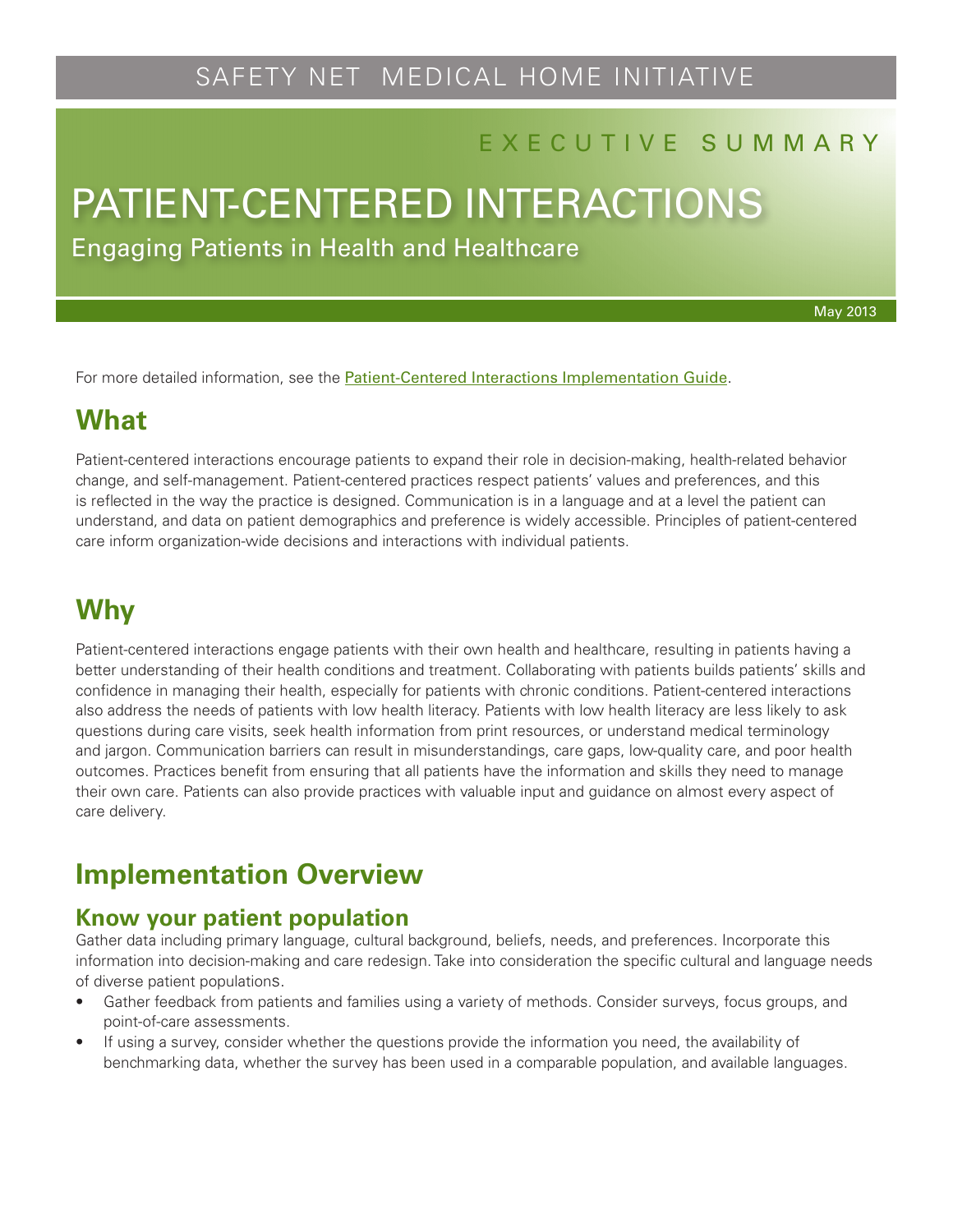#### **Develop a relationship with patients.**

- Show dignity and respect. Listen to and honor patient and family perspectives, choices, knowledge, values, beliefs, and cultural backgrounds.
- Share information. Communicate and share complete and unbiased information with patients and families in affirming and useful ways.
- Ask patients to complete a visit preparation or assessment form before the visit. Use that information to build a shared agenda for the visit with the patient. Open the conversation with the patient's concerns and experiences since the last visit. Focusing on a patient-identified health goal is more effective than mandating change.

#### **Address communication barriers**

Use plain language and teach-back techniques to assure you have delivered information in a way that patients can understand and use.

- Develop resources to communicate effectively with diverse patients.
- Elicit the patient's belief about health and healthcare.
- Consider patient literacy and health literacy levels when selecting or creating surveys and patient education materials.
- Use data about health literacy to inform visit structure.

#### **Provide self-management support**

- Systematically offer brief motivational interventions to develop patient-identified goals and action plans to improve health behaviors and outcomes.
- Use a team approach to support self-management before, during, and after the visit.
- Provide regular follow-up and problem solving, and link patients to community resources.

#### **Collaborate with patients**

Work with patients, families, and healthcare leaders in policy and program development, implementation, and evaluation; facility design; professional education; and delivery of care.

- Develop patient advisory groups to help guide and conduct quality improvement activities. Patients can draw on their own experiences of care at the facility to inform decisions about changes to care delivery.
- Provide guidance and support for advisory group members about medical culture, quality improvement methods and philosophy, the PCMH, confidentiality issues, understanding "medical-ese," and group dynamics, among others.
- Engage patient advisory group members in clinical team meetings, collaborative meetings, and advisory-group only meetings to discuss QI projects.

# **What Progress Looks Like: PCMH-A Level A**

The PCMH-A a is self-assessment tool to help practices understand their current level of "medical homeness," identify opportunities for improvement, and track their progress toward practice transformation. It is also a learning tool that can help start conversations within a practice about patient-centered care. The PCMH-A is scored on a 1-12 scale, which is divided into four levels (D, C, B, and A). A "Level A" item score indicates that most or all of the critical aspects of the key change addressed by the item are well established in the practice. An overall Level A score indicates that the practice has achieved considerable success in implementing the key design features of the PCMH.